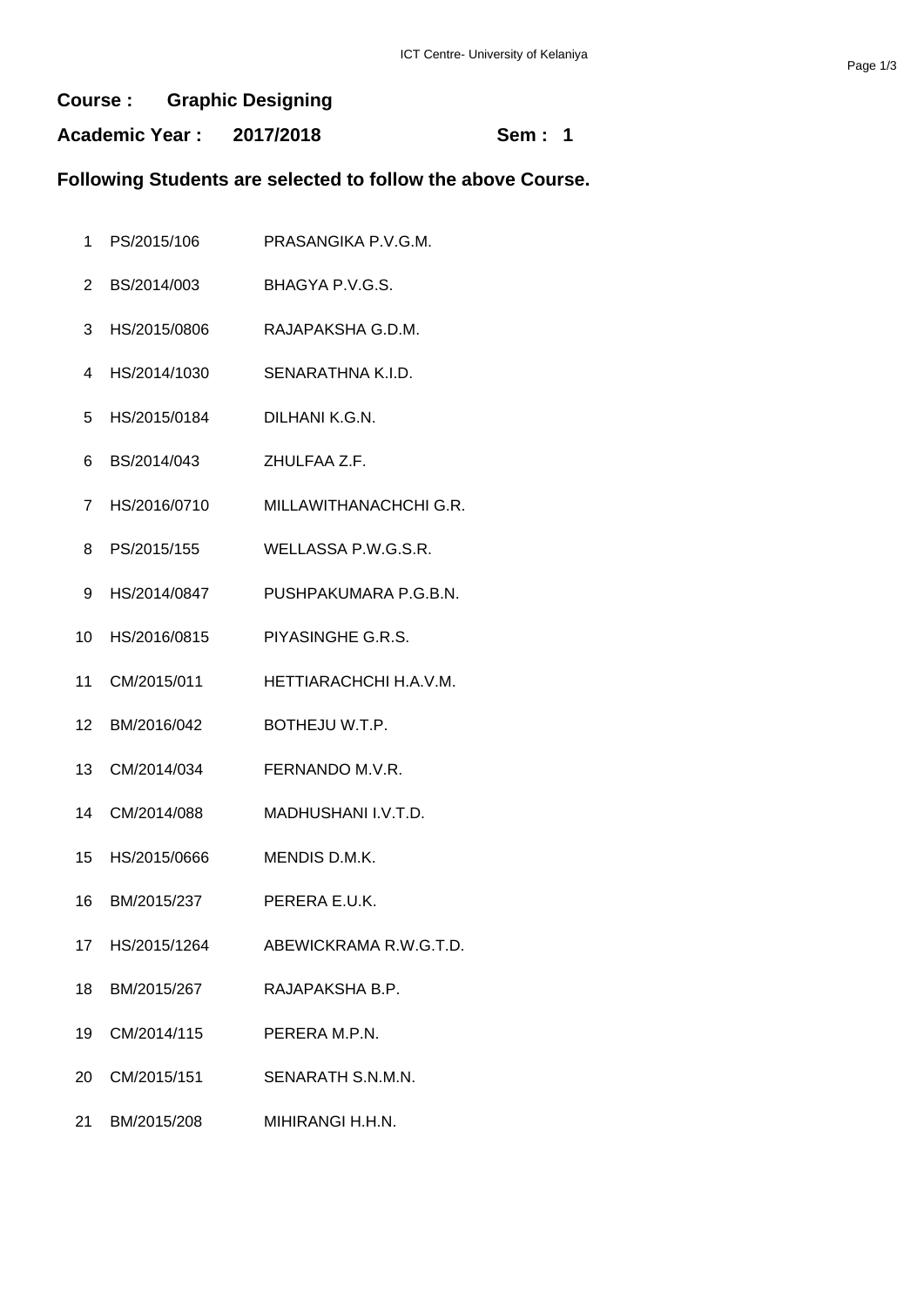#### **Course : Graphic Designing**

**Academic Year : 2017/2018 Sem : 1**

### **Following Students are selected to follow the above Course.**

- HS/2014/0383 JAYAMINI K.A.
- HS/2014/0216 DILSHAN W.P.
- HS/2015/0115 CHATHURANGANI G.K.K.
- HS/PC16/0014 JAYANGA R.T.B.I.
- BM/2015/315 SANDEEPANI M.A.U.
- HS/2014/1028 SENANI R.A.
- PE/2015/022 KUMARI N.W.M.L.S.
- HS/2015/0717 OBEYSEKARA D.D.V.
- BM/2015/058 DILSHANI S.S.
- HS/2015/0181 DIAS P.W.Y.
- HS/2014/0586 MADHUBHASHANI A.R.
- BM/2015/002 ABERATHNA H.P.D.C.N.
- HS/2015/0548 LAKSHANI S.J.A.M.
- HS/2015/0752 PERERA M.S.D.
- CM/2015/025 CHANDRASIRI G.K.L.C.P.
- HS/2014/1176 WARNAKULASOORIYA A.M.N.S.
- HS/PC15/0026 RASANJALEE M.L.G.A.
- BM/2015/003 ABERATHNA H.P.D.T.S.
- BM/2015/069 EKANAYAKE E.M.T.P.
- HS/2014/0638 MADUSHANI S.A.S.P.
- HS/2015/0779 PRAMUDITHA J.A.H.